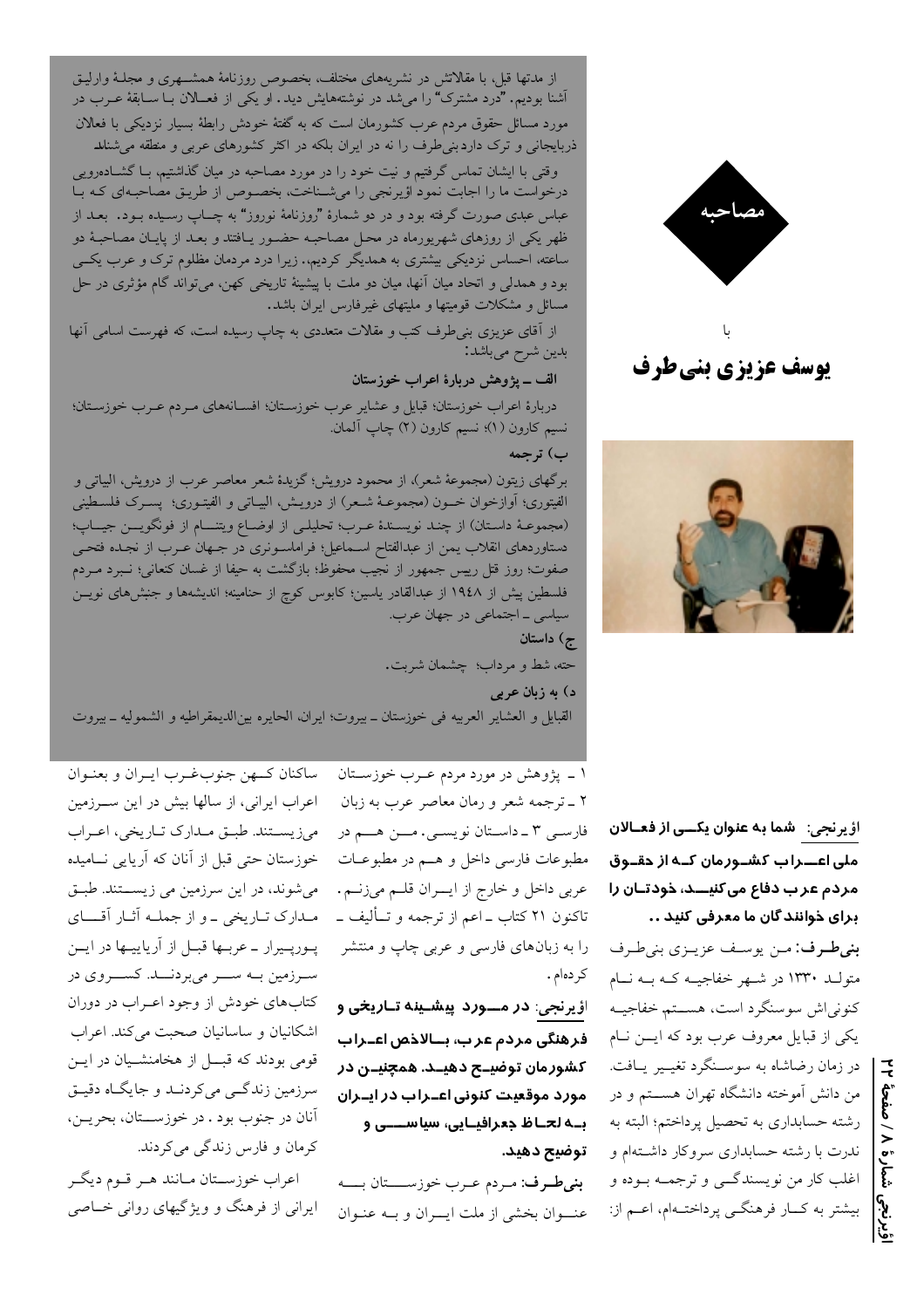برخوردارنـد كـه أنـها را از بقيـهٔ هموطنــان است. يك زمـاني ملـت را بـر اسـاس زبـان ایرانی شان متمایز می کند.

> اؤ یرنجی: تعریف شــما دربــاره دو واژه سیاسی، قومیت و ملیت چیست؟

بنی طرف: از نظر جامعهشناسی سیاسی ایسن دو اصطلاح با هم تفاوت دارنـــد. مثــلاً اگــر واژه قوم را درنظر بگیریم، میبینیم کــه ایــن واژه از غرب آمده است کــه بعــد از انقـــلاب مشـروطيت در گفتمـان سياسـي، اجتمـاعي ایران رایج شد، امروزه قوم یــا قومیــت را در مقابل People قرار می دهنــد. ایــن واژه در غـرب و در زبــان لاتيــن People خوانـــده می شود اما در ایران قبل از انقلاب و تا مقطع انقلاب آن را **خلق** ترجمــه مىكردنــد. مثــل خلق عرب، خلق ترك، خلق فارس، خلق کرد، خلق لر و یا خلقهای ایران. تحقیـــق و پژوهـش دربـاره قوميتـــها بـــار علمــــى و جامعهشناختی دارد و بار سیاسی دادن به ایـن تحقیق نادرست و غلط است.

در مقابل People با قوم مناســبترين واژه مردم يا خلق ميباشــد چــون قــوم يــک واژه قدیمی است و معنای قبیله یا عشیره یا مجموعهای از آنها را داراست کـه در قدیــم الایام با یکدیگـر در جنگ و سـتیز بودنـد. استقرار قوم یک استقرار اضطـراری بـود و اصولاً همیشه در کوچ و حرکت بودند. مثــل: قوم مغول یا قسوم تاتـار، و مسمع بنـابراین در این عصر بهتر است از واژهٔ خلـق یــا مــردم استفاده شود و هر قومیتی از چــهار ویــژگــی برخوردار است: اشترك زبان اشتراك جغرافیـا اشـتراک تـــاریخ و اشـــتراک در ویژگیهای فرهنگی و روانی.

از ملت تعــاريف زيــادي بــه عمــل آمــده

## بنى طرف:

**ما در خلأ ملتي به نام ملت ايران نداريم، بايد همة اقوام ایرانی اعم از ترک، کرد، لر، بلوچ، فارس و عرب باشند که چیزی بنام ملت ایران بوجود بیاید**.



مشترک یا نژاد مشترک یا سرزمین مشترک یا با همه اينها تعريف مي كردنــد. امــا در عصــر كنوني تعريف ملــت تغيــير كــرده اســت. در دوران مدرنیســم، ملــت بــه مجموعـــه ای از مردمان اطلاق میشود که اصول دمکراسی، حقوق شهروندي، حقوق مدني و حقوق بشر بر آن حاکم است. در این جوامع همـه مـردم از حقوق یکسان و برابر برخوردارند. چنیـــن جامعهای یک جامعه مدنسی یـا یـک جامعــه دمکراتیک نـامیده میشـود. مثــلاً در کشــور سوئيس با توجه به تنــوع فرهنگــي و قومــي، همه قومیتها از حقوق برابر برخوردارنـــد. بــه ندرت ملتي پيدا مي شود كه فقط يک زبــان و یک فرهنگ مشترک داشته باشـد. شـاید ۲۰ درصـد ملتـهاي جـهان از زبـان و فرهنـــگ یکسان برخوردار باشند. ملتهـای جـهان از اقوام و خلقهای مختلفــی تشــکیل شــدهاند. برای نمونه، ملت عـراق از دو خلـق عمـدهٔ عرب و کرد تشکیل شده، ملــت ترکیــه هــم همينطور. ملت ايـران نـيز از اقـوام مختلـف تشکیل شـده و از تنـوع فرهنگـی برخـوردار است.

ملت یک مفــهوم اعتبــاری اســت. وقتــی چند قومیت به توافق برسند یک ملت واحـد را تشکیل میدهند، ولی قومیت یـک مفـهوم واقعی است کــه بــر مبنــای چــهار ويــژگــی مشت ک استوار

است. کشـور نـيز مانند ملت، مفهوم اعتبـــاري اســـت. هويت ملي فرع بـر هويت قومي است. هويت ملي حاصل

جمع هويتهاى قومسى است، يعنـى هويـت قومی اصل است. ما تا زمانیکه هویت قومسی نداشته باشیم نمیتوانیم بـه هویـت ملـی برسیم. به عنوان مثال، ما در خلأ ملتی به نــام ملت ایران نداریم، باید همهٔ اقوام ایرانی اعم از ترک، کرد، لر، بلوچ، فارس و عرب باشند که چیزی بنام ملت ایران بوجود بیاید. ملــت یک پدیدهٔ فرعــی نشــأت گرفتــه از قومیــت است. يعني قوميت ـ و مجموعهٔ قوميتهـا ـ یک اصل و واقعیت است که یک ملـت یـا یک کشور را تشکیل میدهند.

# اؤ یرنجی: چـــرا ملــدت ایــران را بــا قــوم فار س می شناسند، علت چیست؟

بنى طرف: اين به تعريف جامعــهٔ مــدرن بــاز می گردد، یعنی اینکه ما هنوز فرآینـد کـامل مدرنیته را طی نکردهایم. این تعریــف بـرای کشورهای بلژیک، کانـادا، هنـد، سـوئیس و أمريكا صدق مي كند. با توجه به تنوع قومـي، شاهد نوعی نـابرابری حقوقـی و سیاسـی در نظام حقوقی ایران هســتیم. ایــن امــر بــاعث می شود تا در خارج ایران را به نام قومیت مسلط بشناسند. البته سوئیس هم یک شبه به برابـري حقوقـي يــا دموكراســي و مدرنيتـــه نرسیده است. اگر سوئیس یا کانادا در خـارج با تنوع قومى شان شناخته مى شوند دليلـش آن است کـه اینـها جریـان تـاریخی طولانـی و سخت و پر کشمکش را از سر گذرانده و بــه این مرحله رسـیدهاند. بــه نظـر بنــده، مـا در ایران در حال گذر به مفاهیم و وضع جدیــد هستیم. همانطور که از نظر سیاسی از سـنت به طرف مدرنیزم می رویم و البته این مرحلهٔ سختی است که باید پشت سر گذارده شـود. علاوه بر بحران سیاسی که ناشی از سنت بـه مدرنيسم است، بحران قومي يـا بحـران قومیتها را هم داریم که باید این ایـن مرحلــه را پشت سر بگذاریم و به کثرت گرایی، نـــه تنها در عرصهٔ سیاسی، بلکه در عرصهٔ قومـی هم برسیم و این امر باید به رسمیت شناخته شود. به نظر من بعد از اینکــه در داخــل بــه

تعریف صحیحی از ملت ایران دست یـافتیم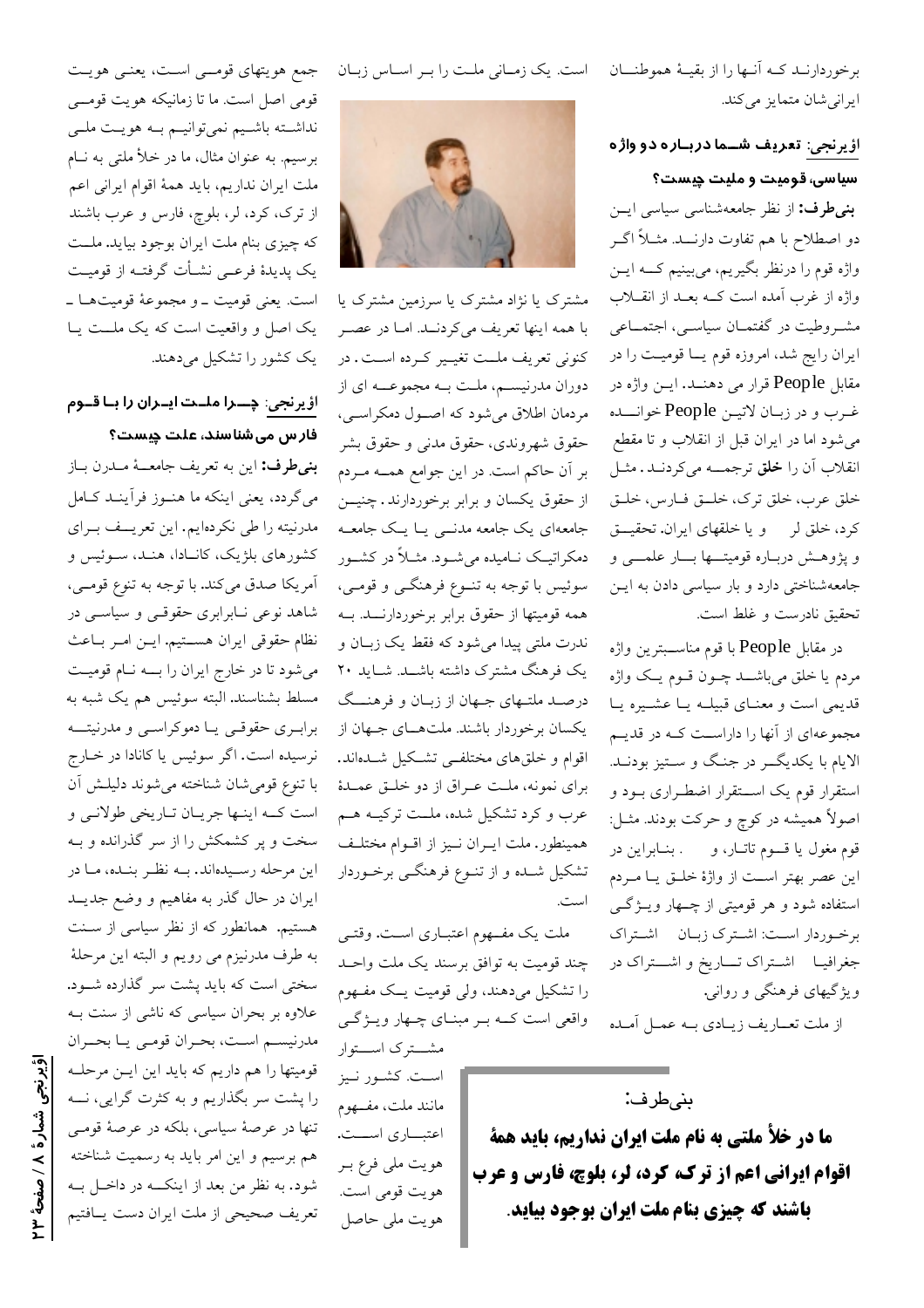این تعریف در خارج هــم انعکــاس درســت خواهد يافت. اكنون اين تعريف ناقص و ابتر است.

اؤ ِرنجی: بعد از پایان جنگ تحمیلی یــک واژهٔ سیاسی جدید با عنوان «نژاد اصیــل ایرانی» بسیار مطــرح میشــود، یـا در بیشتر جاها میگویند کردها جــزو نــژاد اصیل ایرانی هستند. آیا شما اعتقــاد بــه نژاد اصیل و غیراصیل دارید؟

**بنیطرف:** ما چیزی به نام نژاد آریای<sub>ی</sub> یا نژاد فارس یا نژاد ترک نداریم و به نظر مـن ایـن یک اصطلاح مهمل، پوچ و بی|ساس اســت زیرا نژاد یک تعریـف علمـی دارد. نـژاد بـه خصوصیات و ویـــژگیــهای ظــاهری انســانها يعني به مورفولـوژي أنــان اطــلاق ميشــود . فرضاً ما در دنیا چــهار نــژاد بیشــتر نداریــم: نژادهای سه نید، سیاه، زرد و سرخ.. اینها چهار نژاد موجود دنیا هستند و اکثریت مـردم ایران و اقوام ایرانی از نژاد سفید هستند، چه ترک باشند چه عرب و چه کرد. تعداد قلیلی از نژاد ســياه آن هــم در جنــوب ايــران و در حاشیهٔ خلیج فارس هستند. ما تنوع نژادی به ان شکل نداریم. در ایسران متأســفانه برخــي نژاد را با خانوادهٔ زبانــها اشــتباه مــي گــيرند و صحبت از نژاد آریـایی، نـژاد ترکـی و نـژاد سامی میکنند در صورتیکه اینها نژاد نیستند، اينها خانوادة زباني هستند. يعني مــا خــانوادة زبانهای آریـایی یـا هنـد و اروپـایی داریـم، خانوادهٔ زبان ترکی و مغولی داریم و خسانوادهٔ زبانهای سامی داریم. ولی خانوادهٔ زبان کجــا و نژاد کجا. خانوادهٔ زبانهای آریایی، خــانوادهٔ زبانهای ترکی و خـانوادهٔ زبانـهای سـامی بـا نژاد آریایی یا نژاد سامی فرق بیشتری دارد.

ا<u>ؤ يرنجــ</u>ي: در مــورد تاري<del>خ</del>چــهٔ ظــــهور شؤونیسـم در ایـران توضیحـاتی بیــان فرمائید. اصولاً هد ف اصلــی از مطــر ح شدن شعار کشور واحد، ملــت واحـد و زبان واحد چه بود؟ و آیا در رسیدن بــه این اهداف موفق بودند یا خیر؟

ما چیزی به نــام نــژاد آریایی یا نژاد فارس یـا **نژاد ترک نداریسم و بسه** نظر مین ایسن یسسک اصطــاح مـــومل، پوچ و بي اساس است .

**بنیطرف :** همانطور که شما اشاره کردید بــا برآمدن رضاشاه هست که شؤونیسم قومیــت مسلط کوشید مفاهیم و تـــاریخ و فرهنـگ و زبان خودش را بر همهٔ مردم ایران از هر قـوم و زبان و فرهنگی تحمیـل کنــد.درصورتیکــه قبل از آمدن رضاشاه در ایران اقوام مختلــف با فرهنگهای مختلف وحتی گاه حاکمیتـهای خودگردان زنــدگـي ميكردنــد و همــه هــم خودشان را ايرانى مىدانستند وحاكميت مرکزی و حاکمیت قاجــار بــه آنــها اطمینــان داشت. هدف این نیست کــه در دورهٔ قاجــار همه چیز ایدهآل و بر وفق مراد بود، ولی اگر أزادى سياسى نبود اما أزاديهاى خاص قومـى و فرهنگی وجود داشت کــه رضاشــاه سـعی کرد به زور نیزه آنها را از بین ببرد و به گفتـهٔ شما یک ملت تکزبان و تکفرهنگ ایجـاد كند.

كسروي در تاريخ پانصد سـالهٔ خوزســتان می گوید اعــراب در دوران ملوکالطوایفــی و به ويــــژه در عـــهد خـــاندان مشعشــع در دورهٔ عربی با استقلال حکومت کرده و عــلاوه بــر خوزستان بخشى از عراق و استان كرمانشــاه و بخشـي از فـارس را زيـر حـاكميت خـود داشتند. این امر قبل از بوجود آمـدن صفویــه و در دورهٔ آق قويونلو و قـارا قويونلـو بـوده است و این را نه تنها تاریخ کســـروی، بلکــه اغلب مورخان ايراني از دورهٔ صفويه به بعــد ذکر کردهاند. بعدها نیز حاکمـان آل مشعشـع یا بنیکعب از نوعی خودمختــاری برخــوردار بودند و ايسن منافاتي بـا يكپـارچگـي ملـي نداشت چون به نوعی تابع حکومت مرکــزی ايران بودند.



اؤ <u>برنجـــــی:</u> تئـــوریســـــــــینهای و ناسیونالیستهای فارس گرا راحت تریـــن نوع ودد ت را در دذ ف زبانهای قومیتـها مىدىدند. نظر شما چىست؟

**بنیطرف:** اینگونه سیاستهای فرهنگــی آثـار زیانباری بسرای زبان و فرهنگ قومیتهای ایرانی داشته است اما اکنون ایسن تئوری ب شکست مواجه شده است. این پــک تئــوری نژادپرستانه و متأثر از تئوریهای نــژادپرســتانه پانژرمنیسم است. در جامعهٔ مـــدرن امــروزه، هم در اروپا و هم در آمریکا و برخسی کشورهای آسیایی، عکس این تئوریها ثـــابت شده است. آنان وحدت را در کثرت و تعــدد ممكن دانستهاند. ما نميتوانيم وحدتي داشته باشیم که بر خلاف تعــدد قومــي و فرهنگــي موجود در ایران باشــد. سیاسـت شوونیسـم رژیم پهلوی آثار زیانباری برجای نــهاده کــه بحران هويت در ميان قوميتهاى غيرفارس از آثار آن است. پس از انقلاب، به ویژه بعــد از دوم خرداد، این گفتمان شوونیستی به نقد كشيده شد. اين حركت هم بين روشـنفكران قومیتها و هم بین روشنفکران فارس شروع شده است. نقد گفتمــان شوونيســتي پديــدۀ خجستهای است که باید بــه آن بـها بدهیــم چون هنوز پس ماندههای اینها متأســفانه گــاه به گاه عرض اندام میکنند. بــا اینکــه مــا در یـک نظـام اســلامي کـــثرت گـــراي نيمـــه دموكراتيك متحـول بسـوى جامعــهٔ مدنــــي زندگی میکنیم، ولی متأسـفانه آثـار مخـرب ناسیونالیستهای افراطی را هم میبینیم..

اؤ یرنجی: در این قســمت بــرای اطــلاع بیشـتر ذواننـدگـان مـا، بـهتر اســـت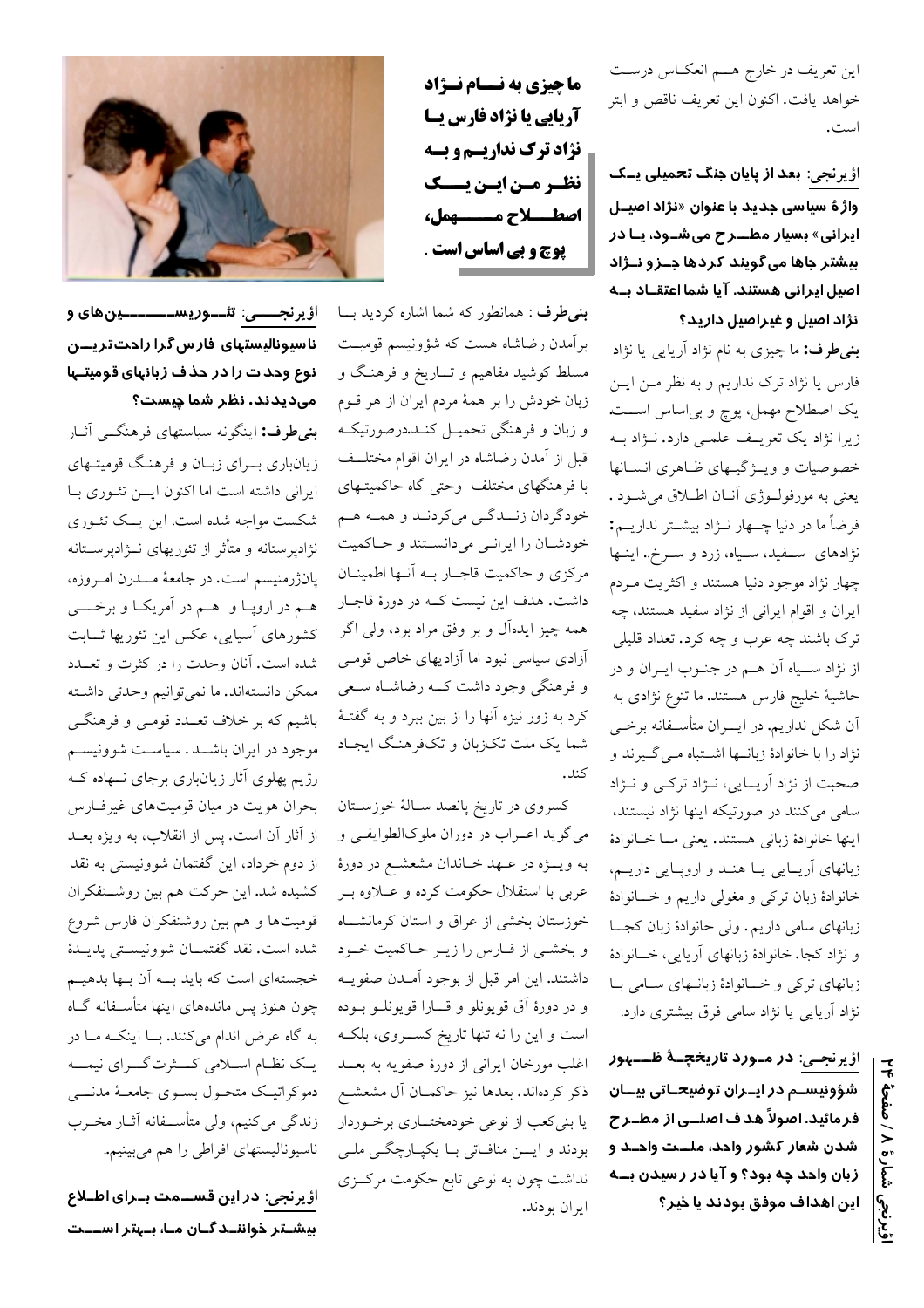# مختصـری دربـارۀ معنـــی ذوز ســـتان توضيح بدهيد.

بني طرف: خوزستان يعني سرزمين خوزههــا . چون در دورهٔ عیلام<sub>ی</sub>ها قومی بنام قــوم خــوز در اینجا زندگــی میکـرد. ولــی طبــق گفتــهٔ محمد ابن جرير طــبري، قبـل از اسـلام بــه خوزستان ساتراپ اهـواز مـي گفتنـد كــــه مركزش "سوق الاهواز" بوده است. يعنــي در پایان دوره ساسانیان ایـن اسـتان را اهـواز می نامیدند. کل استان اهواز هفتاد شهر داشته و مرکزش سوقالاهواز بوده و سوقالاهواز واژهٔ عربی است. این بدان معناست که عربها در اينجا ساكن بودنـد. بعـد از اســلام تعـداد عربها در خوزستان بيشتر شد زيرا مهاجرت از شبه جزیرهٔ عـرب بـه ایـران بیشـتر شـد بسیاری از قبایل عرب به خراسان کوچیدنـد.

آبادان و محمره را به خرمشهر، خفاجیه را بـه سوسنگرد و فلاحیه را به شادگان تغیــیر داد. بعدهـا بنـدر معشـور را بـه ماهشـهر تبديـل کردند. رژیــم پــهلوی ایــن کـار را بــه قصــد هویتزدایی و عربستیزی انجــام مــیداد و گرنــه ايــن نامــهای عربــی و بومــی نامــهایی هستند که در اغلب کتابهای فارسی تـاریخی صفویه، افشاریه، زندیه و قاجار ذکر شـدهاند و کسی نسبت به اَنها حساسیت نداشت. کار هویتزدایی به جایی رســید کــه شــامل نــام محلهها و خیابان هم شد و شما حتی نام یک محله شاعر عسرب خوزسـتاني مشـهور مثـل ابونواس را هم نمي بيني.

ا<u>ؤ يرنجــي</u>: در اوايــل انقــلاب ن<del>خ</del>بگــان و اندیشمندان قومــی و ملــی غیرفــار س زبان تلاش زیادی کردند تا دقوق ایـــن

بنىطرف:

اصل ۱۵ قانون اساسی کمترین حقی است که بسـه اقـوام ایرانـای **اختصاص یافته است ما اگر خواستار یک جامعه کثرت گرای مدنــی** مردم سالار هستیم اصولا باید همانگونه که دســتاوردهای حقوقــی سیاسی و اجتماعی را از غرب گرفتیم و استفاده کردیم مثل تفکیــک قوا، مثل مجلس و پارلمان، مثل حقوق مدنی و خیلی از پدیدههـای حقوقی و اجتماعی که از غرب گرفتیم.



اقــوام و ملــــل را در قـــانون اساســـی بگنجانند. حالا با وجود این همـــه تــلاش شاهدیم کــه تنــها در اصــل ۱۵ و آنــهم بصورت محدود واختیاری، نـــه اجبــاری به آموزش زبانهای غیرفارســی۱شـاره شده است که این هم تــا دـال محقــق نشده است. از طرفی در اصل نوزدهـم بر برابری حقوق اقوام و انسانها بـــدون توجه به زبان و نژاد آنـها تـأكيد شـده است. آیا به نظــر شــما شــاهد نوعــی تضاد یا پارادوکس بیـــن ایــن دو اصــل نيستيم؟

بنی طرف: اصل ١٥ قسانون اساسی كمترين حقی است که به اقوام ایرانی اختصاص یافته است. ما اگر خواســتار یـک جامعــه کــثرت گرای مدنی مردم سالار هستیم اصولا باید

همانگونه که دستاوردهای حقوقی سیاســی و اجتماعی را از غرب گرفتیم و استفاده کردیم مثل تفکیک قوا، مثل مجلس و پارلمان، مثــل حقوق مدنی و خیلی از پدیدههای حقوقــی و اجتماعی که از غــرب گرفتیــم، میتوانیــم از أخرين دستاوردهاي انديشهٔ بشري براي حل مسألهٔ قومیتها استفاده کنیم. متأسفانه اصـــل ۱۵ و ۱۹ جزو دو سه اصلــی اسـت کـه در قانون اساسی اجرا نشدهاند. ببینید نشـــریهای داريم به نام اهواز كه در خود اهــواز چــاپ و توزیع میشود. این هفتهنامه یک صفحه شعر و ادب به زبان عربی داشــت کــه جلــوش را گرفتند. در صورتیکه این نقض قانون اساسی است. چــون در قــانون اساســی اشــارهای بــه نشریه زبان محلی نکرده است. در نشـریات چاپ مطلب بــه زبـان محلــي در كنـار زبـان



فارسی مجوز نمیخواهد . درست همانگونــه کـه نشـريات ترکـى در کنـار فارسـى عمـل میکنند و زبان ترکی را بکار مـی گـیرند . بـر مطبوعات ما فشارهای زیادی وارد می شـود. اکنون دو نشریه ـ یکی هفتهنامـه و دیگـری ماهنامه ـ داریم که به فارسی ـ عربی منتشـــر میشوند. به نشریهٔ عربی کامل اصــلاً مجـوز داده نمیشود و این نقض غرض است. امـا قسمت دوم اصل ١٥ قانون اساسي مربوط به تدریس زبانهای اقوام ایرانمی در کنار زبان فارســي اســت. برخــي مســـأله را تشـــويش مي كنند و مي گويند شما چه ميخواهيد، مگر عربـــي را در مقطـــع راهنمـــايي تدريـــــس نمیکنند؟ البته این کار سودمندی است اما از آن سودمندتر تدریس زبان عربی یا ترکی یــا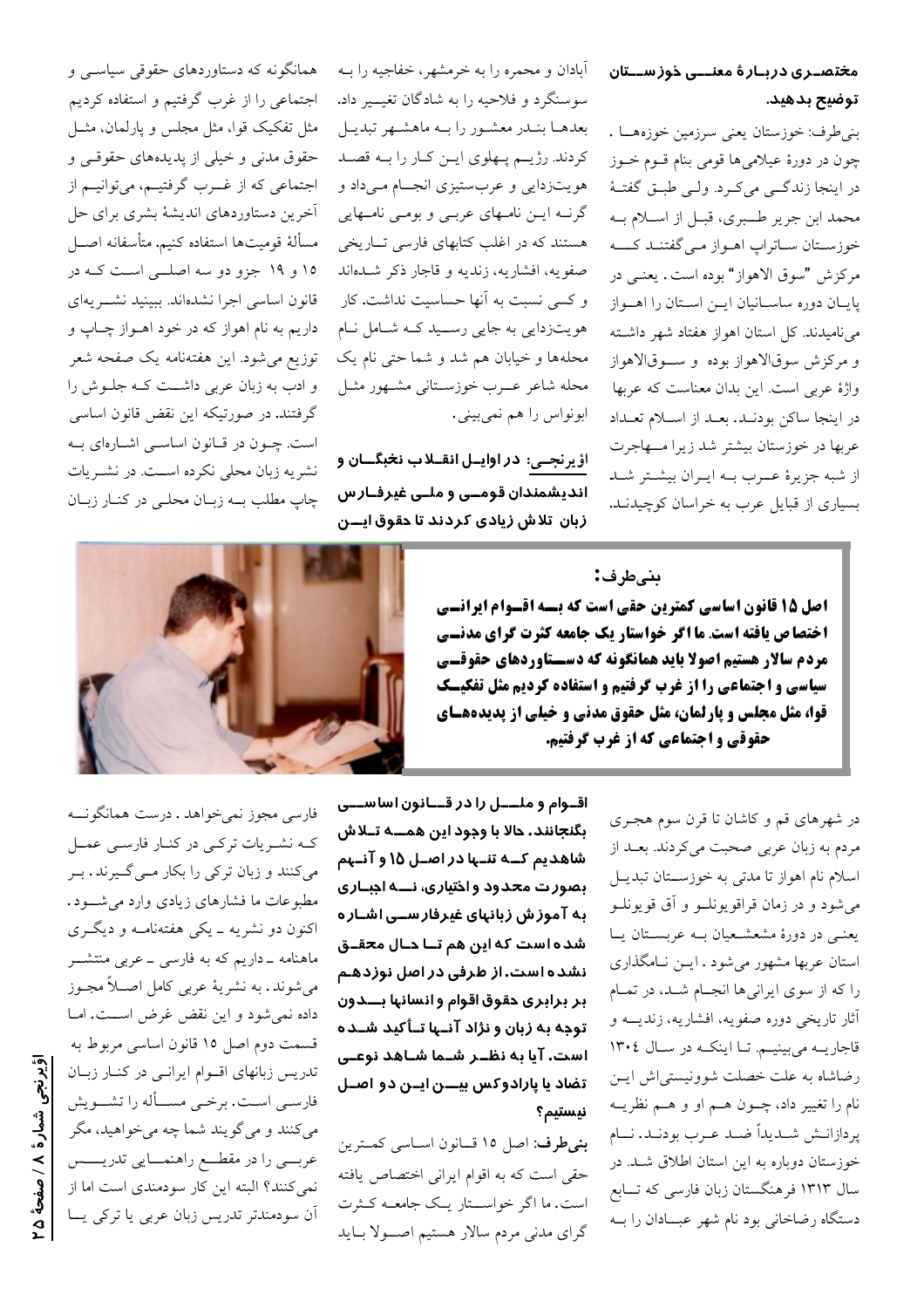كردي در ابتدائي است. اصل ١٥ قانون همين را مي گويد. چون نطفــهٔ عقـب مــاندگــي در میان قومیتها از سـن ۷ سـالگی در کودکـان غیرفارس بسته میشود. در این سن کودک با زبان دیگری که با آن ناآشنا هست، آموزش می بیند و أن ترکیب ذهنی و فکری را که بـر مبنای زبان مادری تنظییم شده بود، متوقف می کنـد و از کـار می اندازنــد . الان جامعـــه شناسان و روانشناسان به این نتیجه رسیدهاند که کودک برای اینکه بتواند توان ذهنی اش را بروز بدهد و بتواند ايـن تـوان را بــه تكـامل برساند و خودش را همیای کودک تک زبانــه پیش ببرد باید در کنار زبان فارسی زبان مادري خود را بياموزد تا بعدهــا دچــار اختلالات زباني، اختلالات فرهنگي و روانبي

> و بحران هويت نشود. چيزي كه متأسفانه ما شاهد آن هستیم مــا در خوزستان یــک افـت شــدید تحصیلی داریم. عدم تحصیل بـه زبان مادری و عــدم تدریــس بــه زبان مادري باعث عقبماندگے زبانی میشود و عقبماندگی زباني بساعث عقبهساندگسي فرهنگی و عقبماندگی فرهنگی باعث عقبماندگی اجتمــاعی و اقتصادي مي شود و اينـها همـه زنجيروار همچون علت و معلول

به هــم متصــل هســتند. الان نســبت عظيــم بيكاران، نسبت عظيم معتادان، نسبت عظيـم زندانیان در خوزستان متعلق به اعراب اسـت. چرا بايد اينگونه باشد؟ نسبت ترك تحصيل كنندگان در مرحلــهٔ ابتدايــي كــم، ســيس در راهنمائي بيشتر و در مرحلهٔ دبيرستان خيلــي بيشتر مي شود. نسبت دانشجويان عــرب بـه نسبت جمعيت اعراب نمي خوانسد، و حسدود یک دہـــم نســـبت قبولـــی فارس هـــا در دانشگاههاست. یکسی از علــل پــایین بــودن تیراژ کتاب ایـن اسـت کـه همـه نمیتواننـد فارسمي بخواننـد. اگـر كتـاب بـه زبانـــهاي مختلف اقوام ايراني چاب بشود، تيراژ كتـاب احتمالاً بالا خواهد رفت. اصل ۱۹ مبتنــی بــر

اصل برابری و حقوق شهروندی است که ما از كمبود يا نبود آن رنج ميبريم. ايــن اصــل بطور كامل بايد اجرا شود. با اجراى اصل ١٩ می شود یک نوع برابری شهروندی و برابری حقوقـي ايجـاد كـرد اصـل ٤٨ تـأكيد بـــر سرمایهگذاری برابر در منـاطق مختلـف دارد که در مناطق قومیتنشین بسیار پایین است. سرمایهگذاری در خوزستان نسـبت بــه بقیــه استانها در سالهای اخیر بیفهایت پایین بسوده و مسـالهٔ فقـــر و بیکـــاری گســـترده بیـــن دولتمردان خوزستان هم مطرح شــده اسـت. استانی که یک زمانی از نظر اهمیــت اســتان دوم ايـران بـود الان از نظـر توسـعه اســتان بیست و سوم شده است کــه البتــه جنـگ و پیامدهای آن بیتأثیر نبوده است.



اؤیرنجــی: در مـورد دقــوق قومیتـــها و ملیتہای ایران آنچه که تــا دـال بیشــتر مطرح بوده، مســئلهٔ فرهنــگ و زبــان بوده است. اما واقعیت آن است کــه از لحاظ اقتصادي شاهد تبعيضات مختلــف و وسیع در ســـطح ســرمایهگذاریــهای کلان در سالهای قبــل و بعــد از انقــلا ب بود هایم. برای نمونه نفت از خوز سـتان، محصولات معدنی، کشاورزی و صنعتــی از آذربایجان اسـتحصال میشـود، ولـی در عوض ســرمایهگذاریــهای کــلان در منـاطق کویــری و مرکـــزی صـــور ت می گیرد. نظر خود را در این مورد بیـان فرمائيد.

**بنیطرف:** مقوله اَقازادهها کـــه قبــلاً هــزار و یک فامیل به آنها گفته میشد و منطقه گرایی که متأسفانه ما گرفتارش هستیم، باعث شـده به بعضی از مناطق بیش از مناطق دیگر توجـه شود، بدون اینکه اصـــلاً مقــولات و اســاس سرمایهگذاری اقتصادی وجود داشته باشـد و این نقض اصل ٤٨ قانون اساسی است. بطور مثال بندر خرمشهر که عروس شهرهای ایران و از نظر اقتصادی و توریستی، بنــدر فعــالی بود، اکنون نیمه ویرانه است. به گفتهٔ یکی از نمایندگان مجلس تنها ۲۰ درصد خرابی هـای آبادان و ۱۵ درصـد خرابی هـای جنـــگ در خرمشهر بازسازی شده است و بـه وضعیـت قبل از انقلاب برنگشته است خرمشهر واقعـاً دروازه ایران به سوی آبهای آزاد است، تمــام

امكانـــات و تجــــهيزات بـــــه بندرعبـــاس و ســـــــيرجان و چاهبهار رفته است . مردم ایـــن دو شهر اصرار دارند که منطقهٔ آزاد تجـاري بيــن خرمشــهر و آبادان ايجاد شسود كــه انجــام نشـــده اســـت. خرمشــــهر از بیکاری، فقر مادی و فرهنگی، اعتيـاد و چيزهـاي نظـاير آن رنج ميبرد، در صورتـي کـه این شهر تا قبل از جنگ بنــدر فعال و نبض اقتصـادی ایــران

بود. در این شهر نه تنها بیکاری نبود، بلکه از سایر استانها نیروی انسانی جلذب میکرد. به نظر من غیر از تنــگ نظــری قومــی هیــچ دلیلی برای نادیده گرفتن توسعه اقتصـادی و سرمایهگذاری در این شهرها نمیباشـد. ایـن بندر میتواند شاهرگ حیماتی کشور باشـد . همجنيـن ايـن همـه امكانـــات اقتصـــادي پالایشگاه آبادان که بزرگترین پالایشگاه دنیـا بوده الان نیمـهکاره مـانده اسـت. آبـادان کـه زمانی یک شهر اروپایی بود و هر کســـی کــه به آبادان می آمد فکر می کرد که به اروپا رفتــه است، اکنون نیمه ویران اســت آثــار جنـگ، ۔<br>تأثیر روانی جنگ و آثار جسمانی مخـــرب آن هنوز بر روي جسم و جان مـردم هسـت. در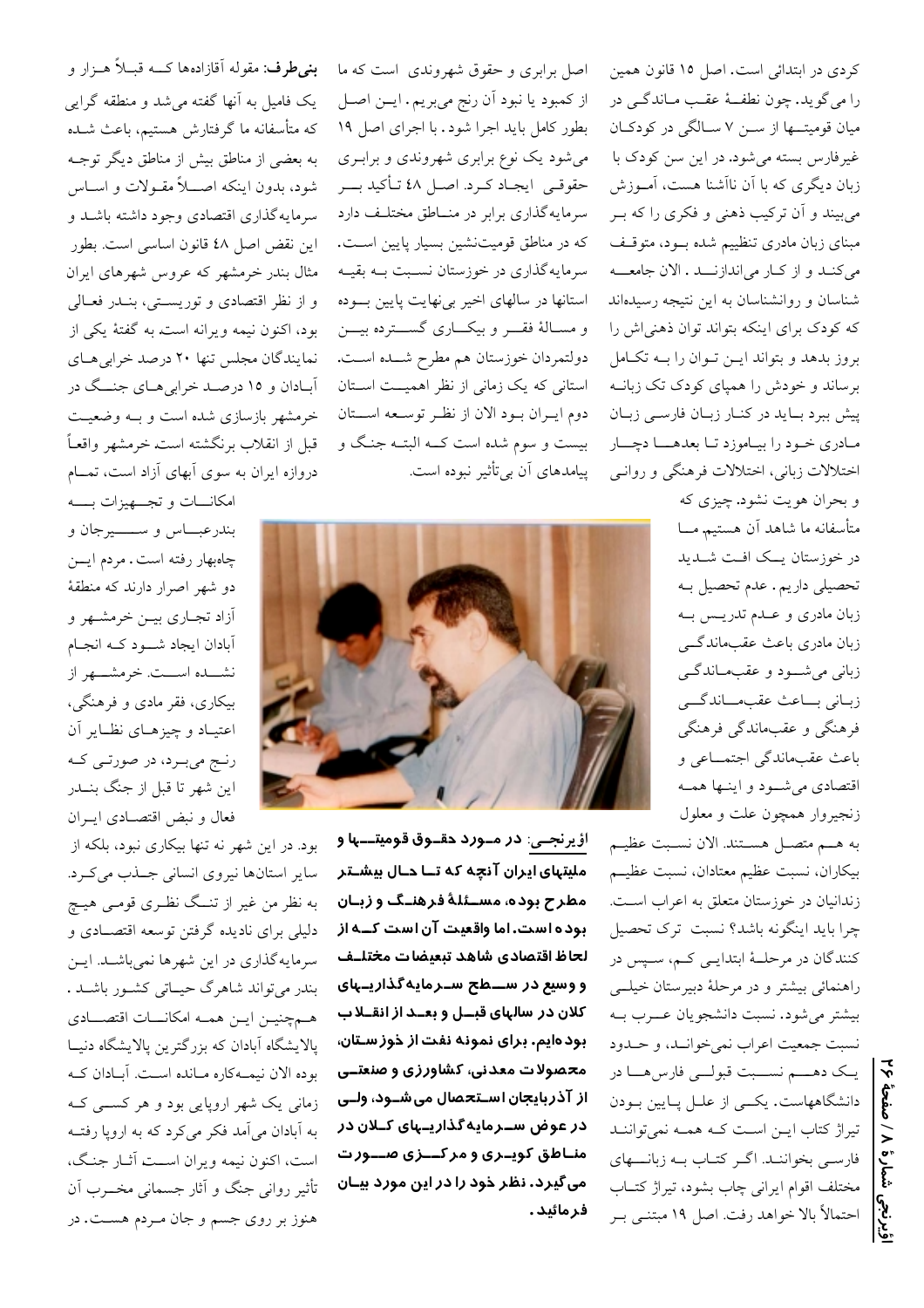منـاطق مـرزي خرمشـهر، دشـت آزادگـان و آبادان هنوز که هنوز اسـت از آثــار گازهــای سمي و شيميايي رنج مي برند. ســـكتهٔ قلبــي، سرطان، انواع و اقسام بیماریها، از جمله آثار بعد از جنگ است که مردم خوزستان از آنــها رنج میبرنــد و سـالیان سـال ادامــه خواهــد داشت. این مردم بسـیار فداکـاری کردنـد. از ۱٦ هزار شـــهید اســتان خوزســتان ۱۲ هــزار شهید عرب بودند. آیا اینها باید تـوی جنگ قربانی بدهند و فداکاری کنند، از مام میهن و سرزمین ایران دفاع کنند و وقتی صلح بشـود مناطق ديگر به قيمت خون آنها آباد بشود؟

ا<u>ؤیرنجی:</u> درباره قومیتـهای م<del>خ</del>تلـف در کشورهای مســلمان و اینکــه بعضــی از قومیتـها بــه حقوقشـان ر ســـید هاند و بعضی قومیتها سر کوب شدند. مثالـهای عـبر تآموزی وجـود دارد. مســئولان کشور مان از ایـــن مــوارد چــه الگوهــا و عبرتهایی میتوانند بگیرند.؟

بنىطرف: مسئله قوميتها و ملــل مختلـف در جهان بخصوص در اروپا حدود ۱۵۰ تــا ۲۰۰ سال پیش شروع شده و تا به حال ادامه دارد. ولي در غــرب بــه نوعــي راه حلــهاي نســبي برای حل این مسئله رسیدهاند. به عنوان مثـال، از كشـور سـوئيس بـه عنـوان نمونــه همزیستی قومی نــام بــرده میشــود . در ایــن کشور قومیتهای مختلف به مدت ١٥٠ سال با یکدیگـر کشمکشـهای خونیـن داشـتند و حـدود ١٠٠ سـال پيـش بــــه كنفدراســـيون سوئیس رسـیدند. در بقیــه منــاطق اروپــا و آمريكـا، مسـائل قوميتـها را از طريـق همـان جامعه مدنی و بر اساس دموکراسی و حقـوق شهروندی حل کردهاند. مثلاً در کانادا ایسالتی است بنام کبک که به زبان فرانسوی صحبت می کنند و در ایمن ایالت چند نوع حزب فعالیت میکنند که برخی خواهـان مـاندن در چهارچوب كانادا و برخى طرفدار جدا شــدن از کشور کانادا هستند. در آنجـا ايــن مسـئله قومیتها به شکل دموکراتیک حل شـده اسـت و این حق را به احزاب و گروهها دادهاند ک

این مسئله را به شکل مسالمتآمیز بین مـردم تبليغ كنند و احقاق حق از طريق رأى گـــيرى انجام گیرد. مثلاً در انتخابات گذشته عـدهای که به جدائی معتقد بودند رأی منفی آوردنــد . ولسي عــدهاي كـــه بـــه خودمختــــاري در چهارچوب كانادا معتقد بودند پيروز شــــدند . اما در کشورهای مسلمان مسائل قومیتها فـرق میکند. مســـئلهٔ قومیتــها در جــهان اســـلام از اوایل قرن ۲۰ آغاز شـده و در ایــران از دوره مشـروطيت مطـرح شـده اســـت. تركـــهاي أذربايجان نقش مهمى در انقلاب مشــروطيت ايفا نمودنــد و آذربايجانيــها مــاده انجمنــهاي ايسالتي و ولايتسي را در قسانون اساسسسي مشروطیت گنجاندند که البتـه بـر اثـر تنـگ نظری ناسیونالیستهای فارس گرا هیچ وقت به مرحلـه اجـرا در نيــامد . در أن زمـــان رزمأرا خواستار اجراي قـانون انجمنـهاي ايـالتي و ولايتي شد، اما متأسفانه دكتر مصدق و دكـتر حسين فاطمى با اجراي مادهٔ انجمنهاي ايالتي و ولايتي مخالفت كردند و اين عمل ممكــن است برای اصل ۱۵ قانون اساسی نـیز پیـش بیاید و ما باید هوشیار باشـیم کـه اصـل ١٥ قانون اساسی به سرنوشــت مـاده انجمنـهای ایالتی و ولایتی دچار نشود و در ایـــن راســتا بايد قوميتها براي احقاق حقشان فعاليت كنند و خواهان اجرای این ماده و مادهٔ ۱۹ شـوند . و امــا در جــهان اســـلام مســئله قوميتـــــها در سالهای اخیر مطرح شده است. اغلب این كشورها كه تحت استعمار غربيهما بودنــد از ايدئولـوژي ناسيوناليسـم بـراي اسـتقلال و رهایی خود استفاده کردنــد و از طریــق ایــن ايدئولوژي توانستند از يوغ استثمار رهايي یابند و استقلال خود را بدست آورند. بــرای مثال کشورهای عراق، مصر، هند، ترکیه و … را مي توان نام برد . ولي بعد از جنگ ســــرد و فروپاشی اتحاد جماهیر شوروی و گســترش مفاهیم جامعه مدنی و دموکراسی و پلورالـیزم در دنیا و انفجار اطلاعات و انقلاب رسانهها، قوميتها به حقوق قانوني خود آگاه شـــدند. در نتیجـه مسـاله قومـی بعــد از فــروپاشـــی شوروی در اروپای شرقی (بلوک شرق)

بروز يافت. بر افتادن پردهٔ آهنيـــن و فرآينــد جهانی شدن، هم کثرت و هم وحدت را بـــه ارمغان آورده است. اروپای غربی نسـبت بــه سایر کشورها فرماســیون پیشــرفتهتری را در این زمینه طی کرده است. اتحادیـــهٔ اروپــا در حین تنوع قومی و فرهنگی، مرزها و ویزاهــا را از بین برده است و دارد یک کشور واحــد می شود. وحدت سیاسی و اقتصادی اروپا نــه بــه قیمــت محــو فرهنگــی اقــوام و ملتــهای مختلف ساکن اروپا، بلکه بر اساس این تنوع انجام گرفته است. قومیتهای اروپــا اعــم از کوچک و بزرگ به حقوق نسبی خود دســت یافتهاند و عکس این قضیه امکانپذیر نیست. یعنی با وجود دموکراسی و اعتقاد به حقـوق قوميتها توانستند حقوق خودشـان را بدسـت بیاورند و یک اتحادی را ســـامان بدهنــد. در ایران حدود صد سال است که مسئلهٔ ملیتــها و اقوام ایرانسی مطـرح اسـت. یعنـی از دورهٔ مشـروطيت بـه ايـن طـرف. بـراي مثـال در آذربايجـــان، خوزســــتان، كردســـــتان و تركمن صحرا به نوعي اين جنبش قومي تـا حـدودي خـودش را بـروز داده اسـت . بــا اجراي مواد ١٥ و ١٩ و ٤٨ قـانون اساســي می توان به بخشی از مطالبات ایس جنبش هـا ياسخ داد.

ا<u>ؤ یرنجی:</u> در سالهای بعد از پایــان جنــگ تحمیلـی شـــاهد فعـــالیت دوبـــاره و منسجم اقوام و ملل غیرفار س زبــان در کشور بود هایم. ارزیــابی شــما از رونــد کنونـی چیسـت؟ چـــه تمــایزاتی بــا فعالیتهای گذشته و بویژه اوایل انقـــلا ب دارد؟ در مورد فعالیتهای نخبگــان ملــی اعراب نیز برای خوانندگان مــا توضیـح دهيد ..

**بنی طرف**: فعالیتهای نخبگان و ملل غیرفارس از فعالیتـهای عــامی کــه در کشــــور انـجـــام می گیردجدا نیست. جنگ در جامعهٔ ما بـاعث شد تا خواستههای مردم کـه بـه خـاطر آن انقلاب كـرده بودنـد بــه تحقــق نپيونــدد. در دورهٔ جنگ نوعی گسست ایجــاد شــد. ابــن خواستهها و مطالبات بعد از جنگ و بــا روی